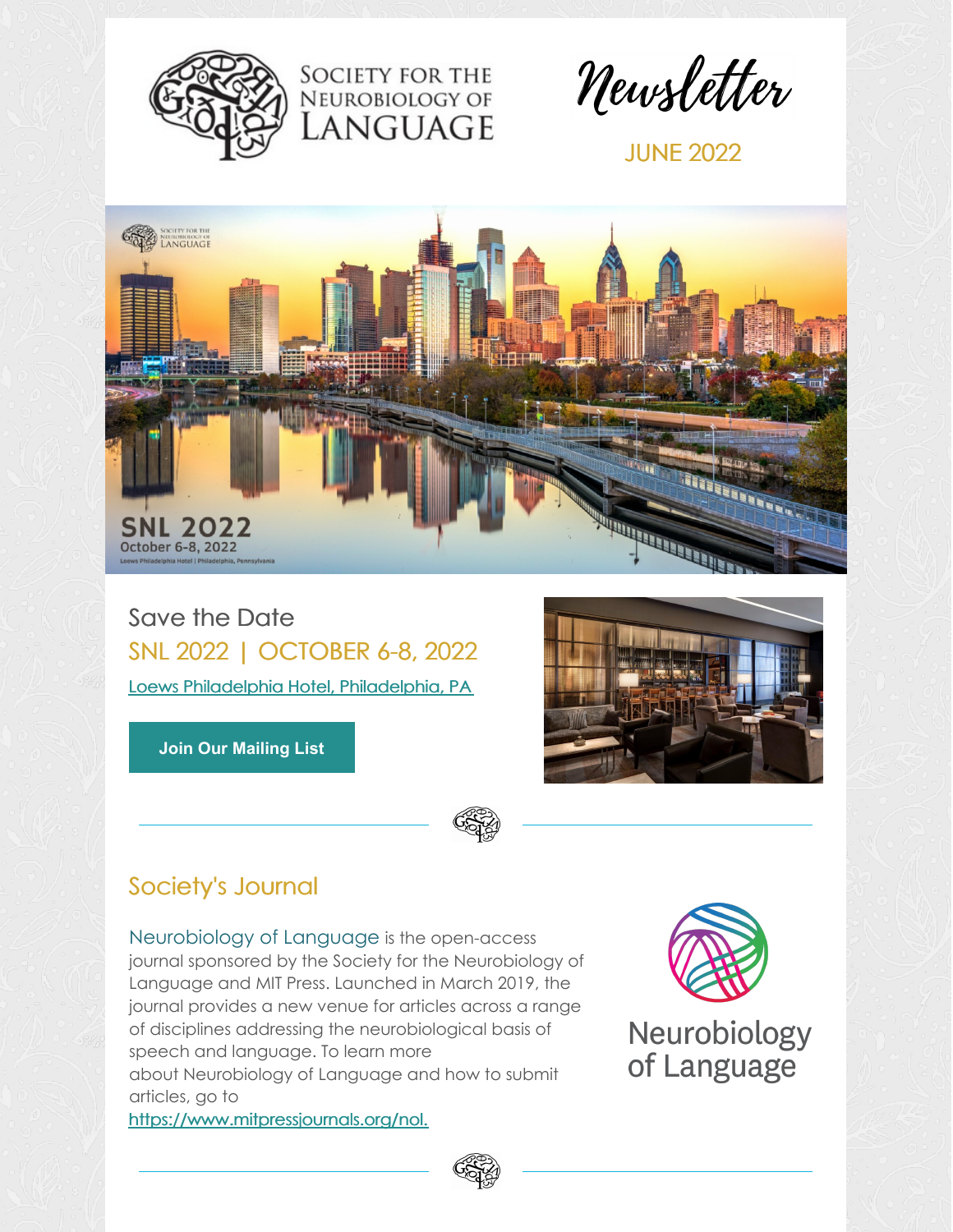### Job Postings and Announcements

If you have a job posting, general announcement, or conference that you would like to include in the SNL Newsletter, please send it to [newsletter@neurolang.org](mailto:newsletter@neurolang.org)





## Job Postings

#### The University of Queensland Postdoctoral Researcher position

A new postdoctoral position is available to work with Robinson and Lambon Ralph on the fundamental mechanisms of creative thought at the University of Queensland (School of Psychology and Queensland Brain Institute), in Brisbane, Australia: <https://www.seek.com.au/job/57057954>.

We are looking for a highly motivated and innovative postdoctoral researcher to conduct research in the broad field of cognitive neuroscience and neuropsychology, with particular emphasis on understanding fundamental mechanisms of creative thought, which involves both executive control processes and semantic cognition. The ideal candidate will have a solid grounding in cognition (language and/or executive functions) and statistical analysis, experience and competency with neuroimaging, and a keen interest in neuropsychology. The research fellow will conduct research projects involving measurement of behaviour and brain activity (using fMRI), and they will design and carry out experiments, conduct data analyses, prepare results for publication and present findings, and assist with student supervision and teaching. The primary supervisor is Professor Gail Robinson

[\(https://qbi.uq.edu.au/robinsongroup](https://qbi.uq.edu.au/robinsongroup)), and the project is in collaboration with Professor Matt Lambon Ralph (http://www.mrc-

[cbu.cam.ac.uk/people/Matt.Lambon-Ralph/\).](http://www.mrc-cbu.cam.ac.uk/people/Matt.Lambon-Ralph/) Informal inquiries are welcome [\(gail.robinson@uq.edu.au](mailto:gail.robinson@uq.edu.au)). Applications close on Wednesday, July 20<sup>th</sup> at 11:00 pm AEST.



#### Research Speech-Language Pathologist Johns Hopkins University

Role/Level/Range: ACRP/04/MD Starting Salary Range (\$s): Min to Mid - \$53,020 - \$72,930 Employee group (Full time/Part-time/Limited/Casual): Full Time Schedule (hours/days): 7.5/5 Department name: Neurology Division: Cerebrovascular

General summary/purpose:

Position available in July 2022, with flexible starting date, for energetic and inquisitive speech-language pathologist in the SCORE lab (Stroke Cognitive Outcomes and REcovery lab, PI: Argye Elizabeth Hillis; website: SCORE.jhmi.edu). This position would provide opportunity to conduct clinical research on recovery after stroke, with a diverse, collaborative and collegial team of investigators and clinicians, including other research SLP's, post-doctoral fellows, research assistants, students, and faculty in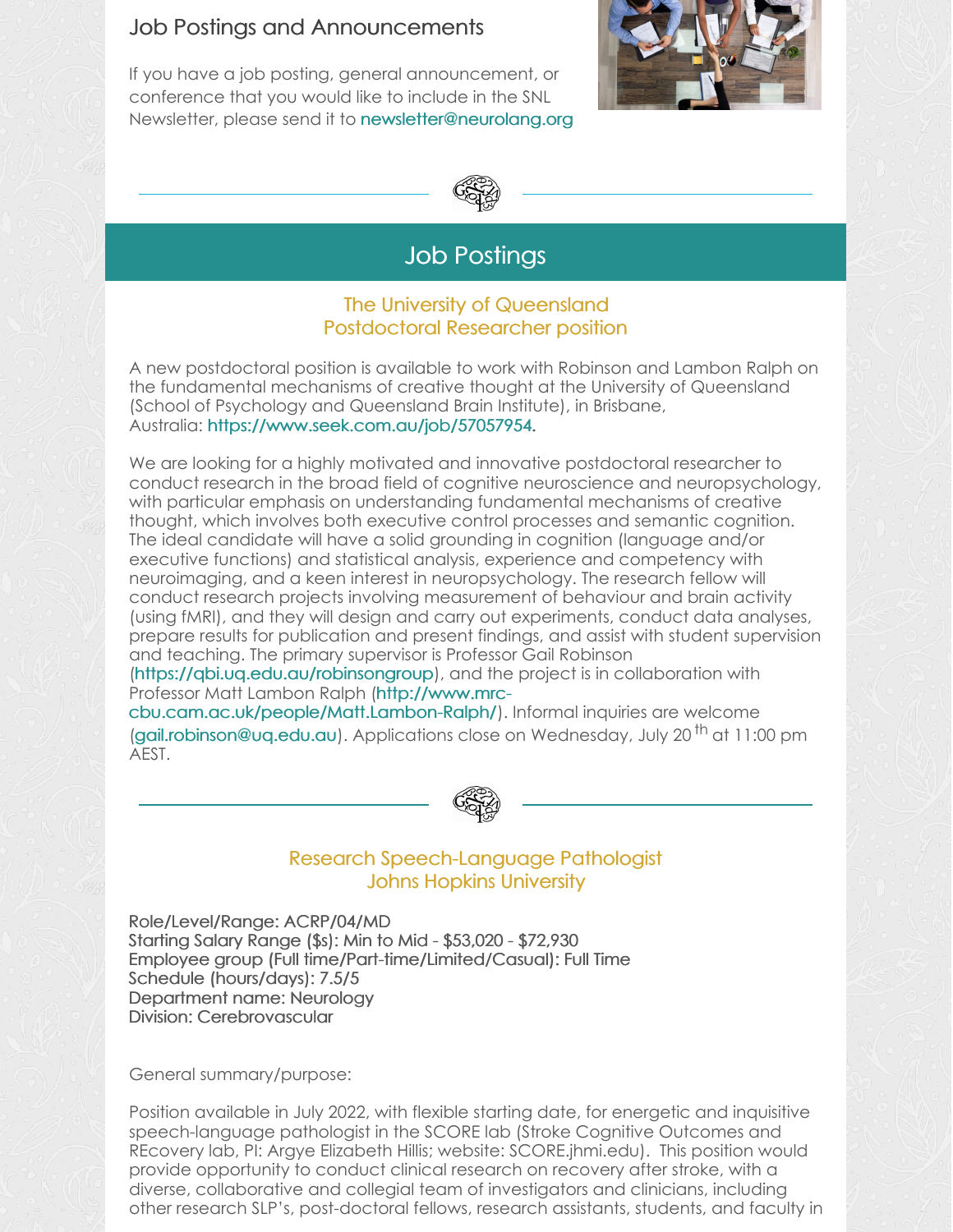Neurology and Physical Medicine and Rehabilitation. One study is evaluating the cognitive and neural mechanisms underlying recovery of affective prosody impairments after right hemisphere stroke, through longitudinal multimodality imaging and behavioral testing over the first year after stroke. The other aims to identify cognitive and neural mechanisms underlying recovery of language impairments after left hemisphere stroke, also through longitudinal multimodality imaging and language testing over the first year after stroke. In addition, the SLP would have the opportunity to participate in a clinical trial of escitalopram to augment language treatment for aphasia and/or clinical trials of transcranial direct current stimulation (tDCS) or neurofeedback to augment language treatment for post-stroke aphasia and primary progressive aphasia. Training is available in structural and functional neuroimaging analysis, tDCS, neurofeedback, and other methods of investigation. Visit our website for more information: <https://score.jhmi.edu>. CFY supervision can be provided, on a negotiable part-time basis, in assessment and treatment of neurogenic communication disorders, by experienced speech-language pathologists with joint appointments in the SCORE lab.

#### Minimum qualifications (mandatory):

Master's level or equivalent graduate degree in speech pathology; strong written and oral presentation skills; strong organizational skills with ability to work independently and prioritize multiple tasks; ability to supervise others and to work well with collaborators, staff, and research participants.

Preferred Qualifications: neuroimaging experience, research experience

Interested persons should contact Argye Hillis at [argye@jhmi.edu](mailto:argye@jhmi.edu)



#### Professor/ Associate Professor/ Assistant Professor (Language Sciences), Department of Linguistics and Modern Languages, The Chinese University of Hong Kong

The Department of Linguistics and Modern Languages is a young and vibrant Department, devoted to the study of language and mind, with strengths in theoretical linguistics, language acquisition, bilingualism, sign linguistics and language disorders. We are seeking to hire a dynamic language scientist with an interdisciplinary orientation and the ability to interface with other strategic areas of the Department and the University. The appointment will be at the rank of Assistant Professor, Associate Professor or Professor, depending on the credentials of the candidate.

The Department is looking for a language scientist to support research and teaching activities in its strategic area of neurolinguistics and language disorders. We are particularly interested in candidates who conduct theory-driven research that informs our understanding of language representation, processing, acquisition, and/or disorders. Individuals whose research interfaces with neuroscience, data science, and/or language technology are especially welcome. Those who have secondary interests in phonetics/phonology, syntax, semantics, language acquisition, bilingualism and/or sign linguistics are also welcome.

Applicants should have (i) a PhD degree in linguistics or a related field (e.g. applied linguistics, deaf studies, cognitive science); (ii) a strong record of research publication commensurate with rank; (iii) a record of success in obtaining external grants (or potential of doing so for Assistant Professor); and (iv) a commitment or record of teaching effectiveness, especially in courses related to language sciences. The primary medium of instruction of the Department is English, for both undergraduate and postgraduate courses. The Department collaborates closely with other departments and research units across the University and its Greater Bay Area affiliates. It is equipped with state-of-the-art research facilities, including sound chambers, eye trackers, fNIRS and EEG systems. The University has a core neuroimaging facility that provides access to research-dedicated MRI scanners. The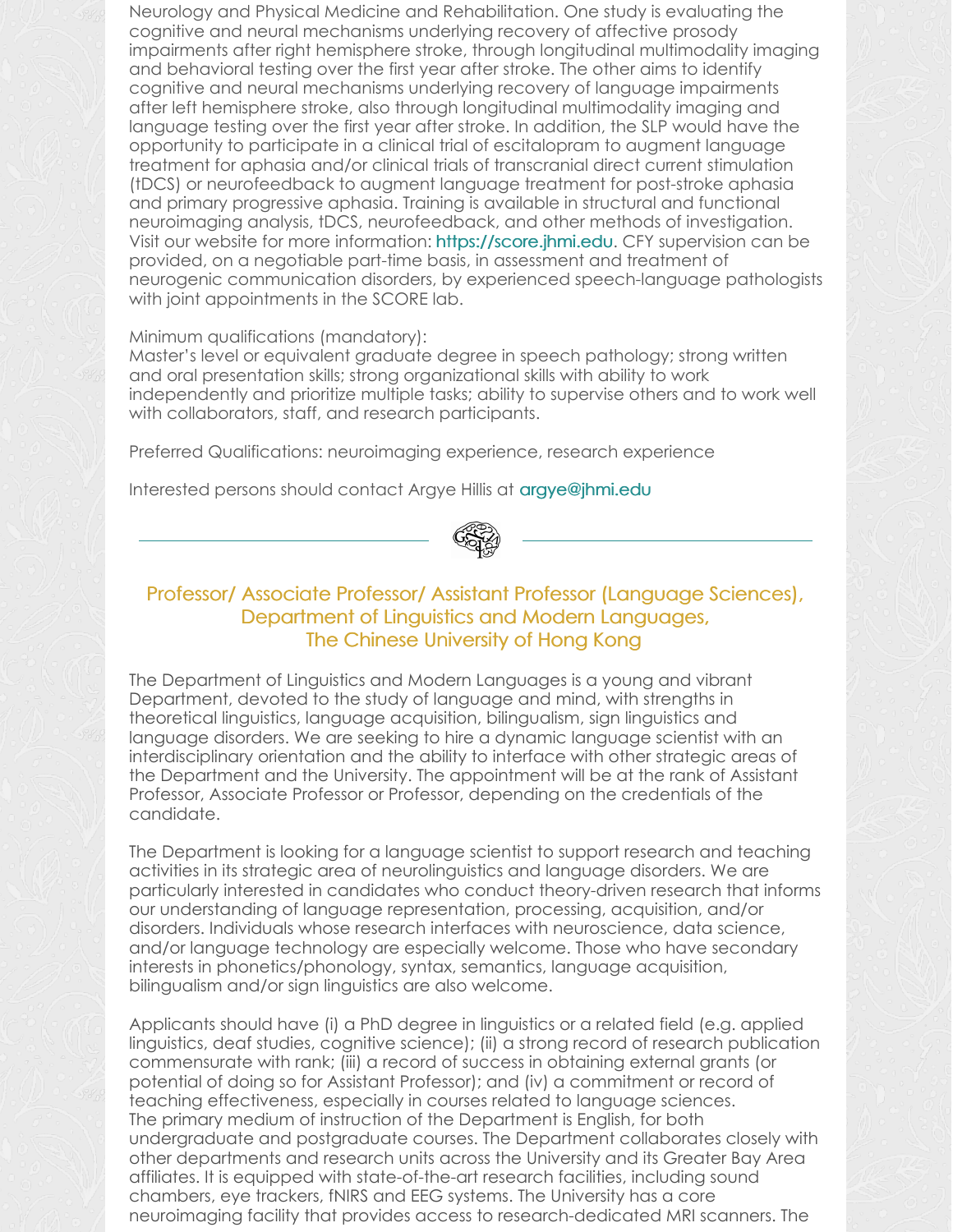University's Shatin campus is adjacent to the Hong Kong Science and Technology Parks, and along with its Greater Bay Area initiatives, offers ample opportunities to collaborate with industrial partners.

The appointee is expected to (a) teach undergraduate and postgraduate courses in language sciences; (b) supervise projects and theses of undergraduate, MA, MPhil and PhD students; (c) conduct programmatic research in his/her areas of expertise; and (d) undertake administrative duties.

Appointment will normally be made on a contract basis for up to three years initially commencing January 2023 or as early as possible, which, subject to mutual agreement, may lead to longer-term appointment or substantiation later.

Please submit your application via our online [system](https://cuhk.taleo.net/careersection/cu_career_teach/jobdetail.ftl?job=2200017S&tz=GMT%2B08%3A00&tzname=Asia%2FHong_Kong). Closing date: July 31, 2022



#### Professor/ Associate Professor/ Assistant Professor (Language Acquisition), Department of Linguistics and Modern Languages, The Chinese University of Hong Kong

The Department of Linguistics and Modern Languages is a young and vibrant Department, devoted to the study of language and mind, with strengths in theoretical linguistics, language acquisition, bilingualism, sign linguistics and language disorders. The Department is looking for applicants whose research has a strong grounding in linguistic theory and who employ conventional and/or contemporary research methods to address core issues in the relationship between linguistic theories and language acquisition. Applicants whose research has an interdisciplinary orientation and the ability to interface with other strategic areas of the Department and the University are especially welcome.

The appointment will be at the rank of Professor, Associate Professor or Assistant Professor, depending on the credentials of the candidate. Applicants should have (i) a PhD degree in linguistics; (ii) a strong record of research publication commensurate with rank; (iii) a record of success in obtaining external grants (or potential of doing so for Assistant Professor); and (iv) a strong commitment or record of teaching effectiveness, especially in courses related to language acquisition.

The primary medium of instruction of the Department is English, for both undergraduate and postgraduate classes. The Department collaborates closely with other departments and research units across the University and its Greater Bay Area affiliate. It is equipped with state-of-the-art research facilities, including sound chambers, eye trackers, fNIRS and EEG systems.

The appointee is expected to (a) teach undergraduate and postgraduate courses in linguistics and language acquisition; (b) supervise projects and theses of undergraduate, MA, MPhil and PhD students; (c) conduct programmatic research in his/her areas of expertise; and (d) undertake administrative duties.

Appointment will normally be made on a contract basis for up to three years initially commencing January 2023 or as early as possible, which, subject to mutual agreement, may lead to longer-term appointment or substantiation later. Please submit your application via our online [system](https://cuhk.taleo.net/careersection/cu_career_teach/jobdetail.ftl?job=2200017V&tz=GMT%2B08%3A00&tzname=Asia%2FHong_Kong). Closing date: August 31, 2022



#### Two Postdoctoral and One PhD Positions in the Research Group Language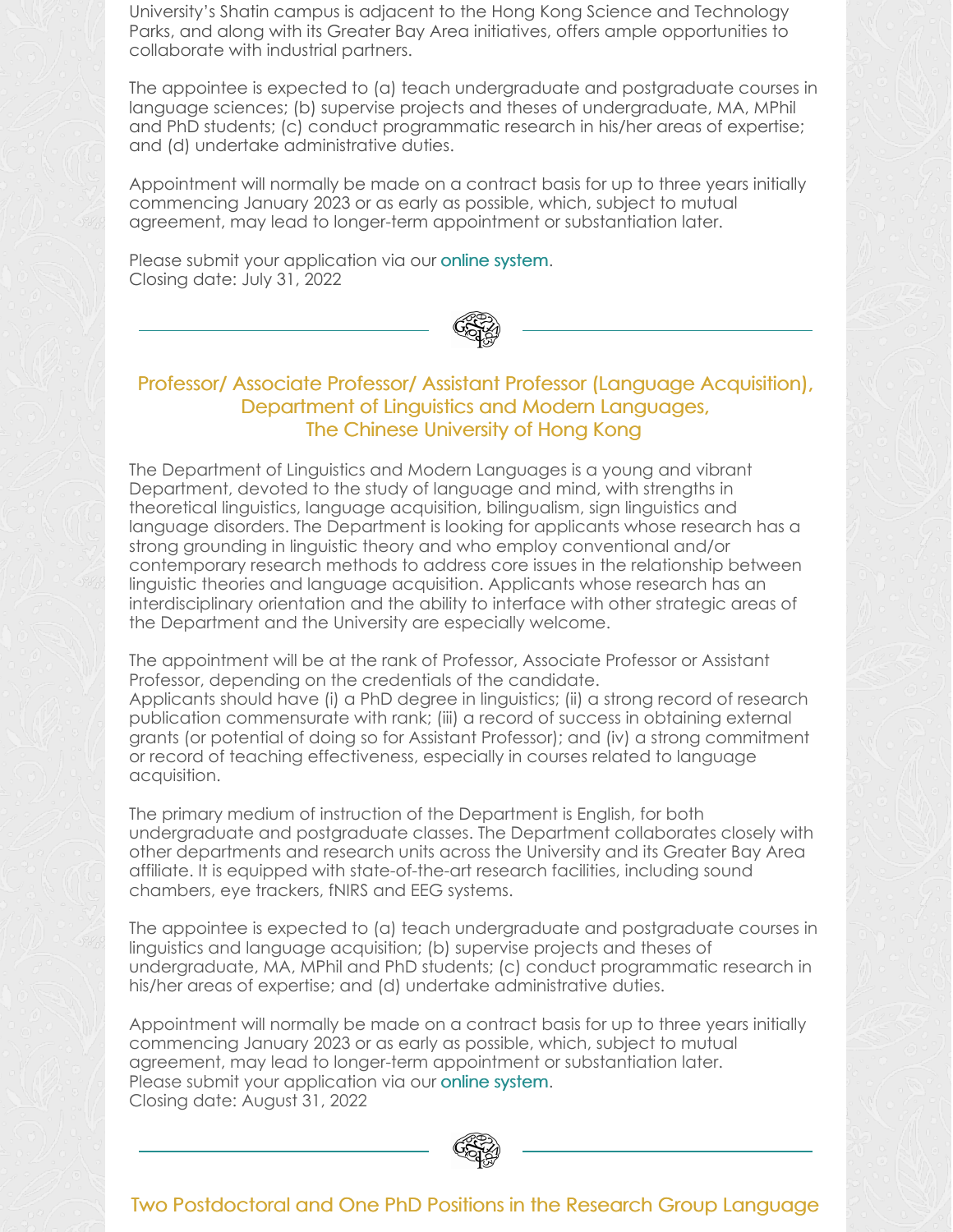#### Cycles at the Mpi for Human Cognitive and Brain Sciences in Leipzig, De.

The research group Language Cycles investigates how the electrophysiological profile of the human brain constrains our ability to understand language—and how this may have shaped human language as such, cross-linguistically. We directly link behavioral psycholinguistics, experimental neurolinguistics (i.e., M/EEG), corpus linguistics (i.e., treebanks), and computational linguistics (i.e., informationtheoretic modeling).

(1) The first postdoctoral researcher (2 + 1 years) will analyze a large-scale crosslinguistic dataset of behavioral responses collected through a smartphone application over the past years. In particular, the candidate will analyze the relationship between spectral and temporal properties of behavioral responses and computational models of human language, including both symbolic and information-theoretic.

(2) The second postdoctoral researcher  $(2 + 1 \text{ years})$  will investigate the statistical properties of human languages in the temporal and spectral domains, combining symbolic and information-theoretic approaches. The candidate should be able and interested in devising creative ways to apply time-series analysis to linguistic corpora.

(3) The PhD student (3 years) shall investigate the role of temporal processing constraints in sentence processing, focusing on slow-frequency neural oscillations in the M/EEG and temporal receptive windows in BOLD fMRI. The student will benefit from the outstanding teaching portfolio of our International Max Planck Research School.

If you require more information, please do get in touch with me via [lmeyer@cbs.mpg.de](mailto:lmeyer@cbs.mpg.de). Please find application details / apply at <https://www.cbs.mpg.de/vacancies/open-positions>.



#### Postdoctoral Position at Georgetown University in Evolution of Speech and Language

The Laboratory of Integrative Neuroscience and Cognition at Georgetown University, directed by

Josef Rauschecker, is looking to hire a postdoctoral fellow for a period of up to 4 years.

We are seeking a highly talented, innovative and enthusiastic postdoc to begin immediately or in summer 2022. This postdoctoral position will involve single- and multi-unit recordings from auditory and premotor cortex as well as the basal ganglia on an NIH-funded grant involving nonhuman primates. Strong candidates will also have skills in advanced functional brain imaging.

Postdoc Candidate Qualifications:

- PhD in Neuroscience, or another related discipline
- Interest in neural mechanisms of perception, auditory processing, development, speech and language
- Experience with neuroimaging data, basic and advanced analysis of brain activation and connectivity (fMRI) and prior experience with electrophysiology would be desirable

• Strong programming and statistical skills (Matlab or Python)

The postdoc position is open immediately until filled, with a flexible start date (June 1, if possible).

Follow the links below to learn more: Neuroscience department: [neuro.georgetown.edu](https://neuro.georgetown.edu/)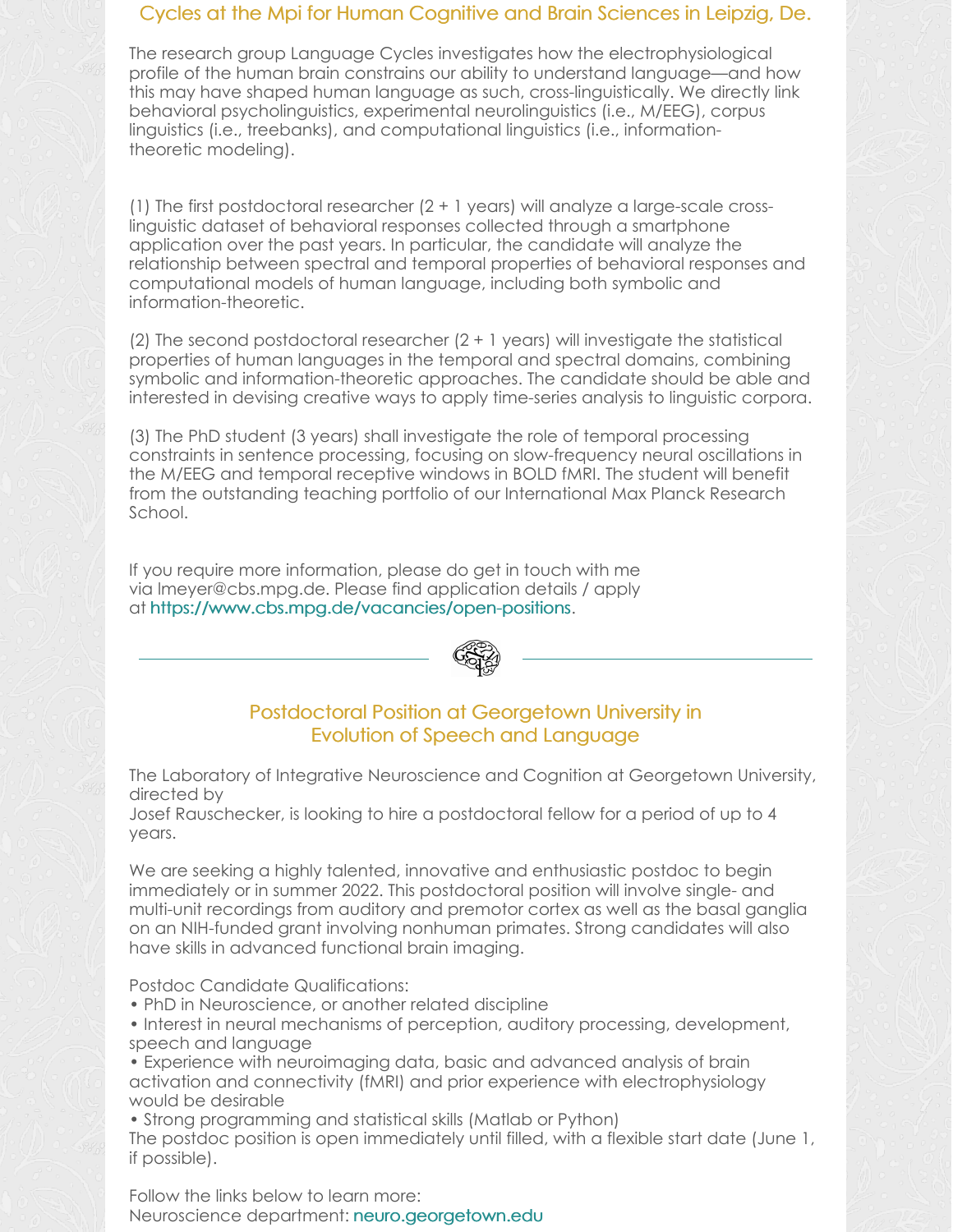Rauschecker lab: [linc.georgetown.edu](https://linc.georgetown.edu/) Georgetown University: [www.georgetown.edu](http://www.georgetown.edu)

To apply please send a cover letter, your CV, and names of 2-3 references to Josef Rauschecker [\(rauschej@georgetown.edu](mailto:rauschej@georgetown.edu)).



#### Graduate Student Position at Georgetown University in Auditory Cognitive Neuroscience

The Rauschecker Lab also has a position open for a Graduate Student (PhD). The student will work with the postdoc on the above project, training macaques in auditory sequence learning and will acquire advanced electrophysiological recording techniques. Post-bac experience and programming skills are highly desirable.

## **Other**

#### Call for Proposals to Brain, Neurosciences, and Education SIG of the American Educational Research Association annual meeting

The Special Interest Group on Brain, Neurosciences, and Education (BNE) of the American Educational Research Association (AERA) is pleased to announce that the AERA 2023 Annual Meeting Call for [Submissions](http://aera.informz.net/z/cjUucD9taT0zNjUyNDc2JnA9MSZ1PTM5NzkzMDE4MiZsaT0zNTU0OTg2MA/index.html) is now available on the AERA website. We encourage you to consider a paper or session submission to our special interest group (SIG). The deadline for submissions is 11:59 PM, Pacific Time, on July 27, 2022.

The purpose of the BNE SIG is to lead and promote the design, implementation, and dissemination of research studies that articulate how brain and neuroscience knowledge can inform knowledge about education - and vice versa. To this end, we seek to support members in identifying, using, and producing high-quality, evidencebased information about topics at the intersection of education, neuroscience, psychology, and other learning sciences. The BNE SIG aspires to be the "go-to" place for real dialogue between brain researchers, cognitive scientists, and educational researchers, so that our colleagues around the world can share ways to improve cross-disciplinary research necessary for this dialogue. We welcome submissions not only with evidence-based neuroscientific findings relevant to education, but also translation work dealing with the implementation of BNE/mind, brain, and education findings in classroom settings, and/or theoretical or review papers. The 2023 Annual Meeting is dual component: place-based in Chicago, Illinois and on a virtual platform. When you advance a paper or session submission, you will also indicate whether you wish your paper or session, if accepted, to be presented inperson in Chicago or virtually. Both components of the meeting will offer participants rich opportunities to present their work and network with attendees.

For more information, contact the 2023 meeting Program Chair Robert Wiley, [rwwiley@uncg.edu](mailto:rwwiley@uncg.edu)



# FOLLOW US ON SOCIAL MEDIA

Connect with us to get the latest membership updates and announcements.